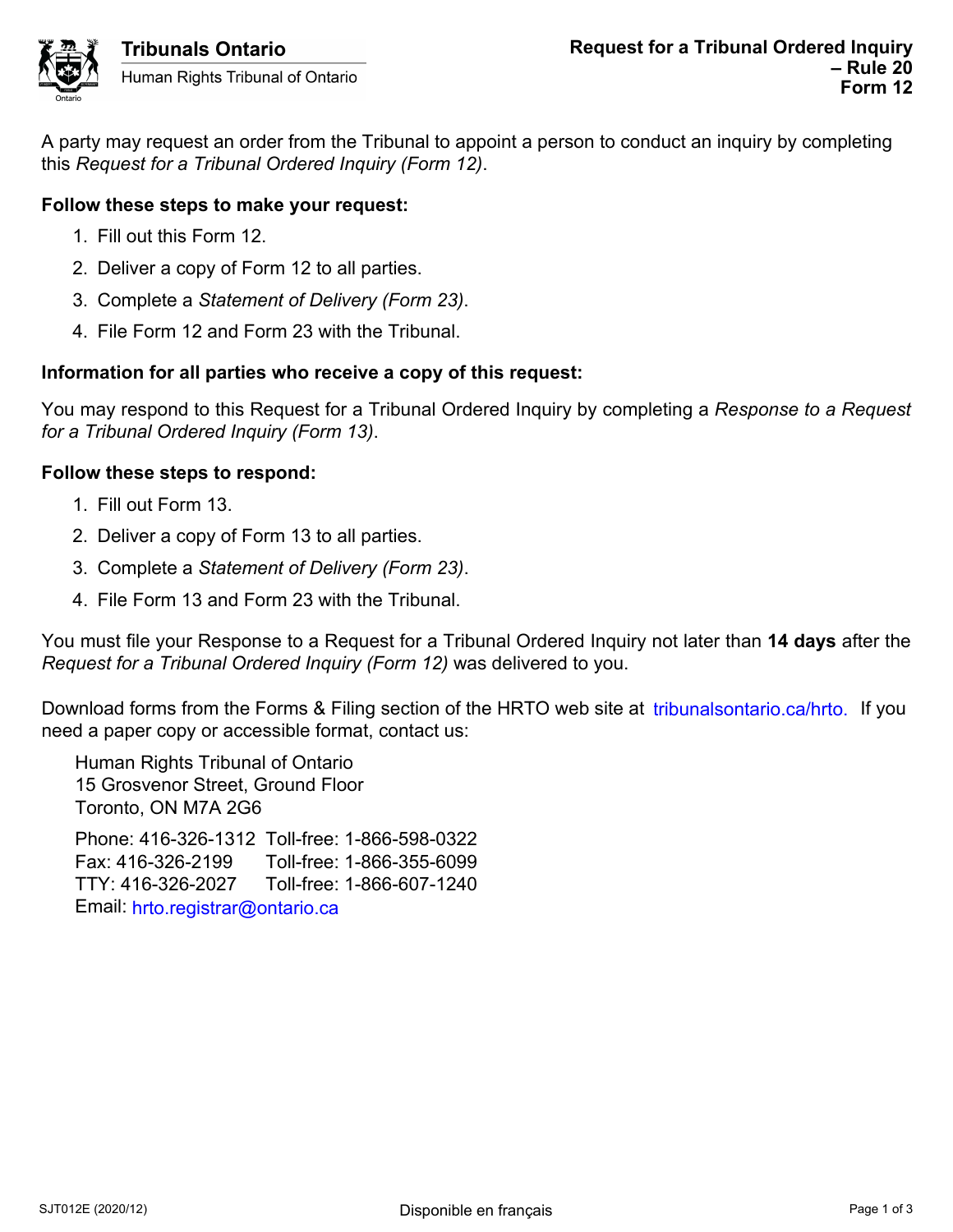

| <b>Application Information</b>                                                                                                                                                   |                                                             |                       |          |             |                          |                              |            |           |  |
|----------------------------------------------------------------------------------------------------------------------------------------------------------------------------------|-------------------------------------------------------------|-----------------------|----------|-------------|--------------------------|------------------------------|------------|-----------|--|
| <b>Tribunal File Number:</b>                                                                                                                                                     |                                                             |                       |          |             |                          |                              |            |           |  |
| Name of Applicant:                                                                                                                                                               |                                                             |                       |          |             |                          |                              |            |           |  |
| Name of Each Respondent:                                                                                                                                                         |                                                             |                       |          |             |                          |                              |            |           |  |
|                                                                                                                                                                                  |                                                             |                       |          |             |                          |                              |            |           |  |
| 1. Your contact information (person or organization making this request)                                                                                                         |                                                             |                       |          |             |                          |                              |            |           |  |
| First (or Given) Name                                                                                                                                                            |                                                             | Last (or Family) Name |          |             |                          | Organization (if applicable) |            |           |  |
| <b>Street Number</b>                                                                                                                                                             | <b>Street Name</b>                                          |                       |          |             |                          |                              |            | Apt/Suite |  |
| City/Town                                                                                                                                                                        |                                                             |                       | Province | Postal Code | Email                    |                              |            |           |  |
| Daytime Phone                                                                                                                                                                    |                                                             | Cell Phone            |          | Fax         |                          |                              | <b>TTY</b> |           |  |
| If you are filing this as the Representative (e.g. lawyer) of one of the parties please indicate:                                                                                |                                                             |                       |          |             |                          |                              |            |           |  |
|                                                                                                                                                                                  | Name of party you act for and are filing this on behalf of: |                       |          |             | LSUC No. (if applicable) |                              |            |           |  |
| What is the best way to send information to you?<br>Mail<br>Email<br>Fax<br>$($ )<br>(If you check email, you are consenting to the delivery of documents by email.)             |                                                             |                       |          |             |                          |                              |            |           |  |
| Check off whether you are (or are filing on behalf of) the:<br>Applicant<br>Respondent<br>$\bigcap$<br><b>Ontario Human Rights Commission</b><br>$\bigcirc$<br>Other - describe: |                                                             |                       |          |             |                          |                              |            |           |  |
| 2. Describe the evidence or the nature of the evidence to be obtained.                                                                                                           |                                                             |                       |          |             |                          |                              |            |           |  |
|                                                                                                                                                                                  |                                                             |                       |          |             |                          |                              |            |           |  |
|                                                                                                                                                                                  |                                                             |                       |          |             |                          |                              |            |           |  |
|                                                                                                                                                                                  |                                                             |                       |          |             |                          |                              |            |           |  |
|                                                                                                                                                                                  |                                                             |                       |          |             |                          |                              |            |           |  |
| 3. Explain why this evidence is necessary to achieve a fair, just and expeditious resolution of the<br>application.                                                              |                                                             |                       |          |             |                          |                              |            |           |  |
|                                                                                                                                                                                  |                                                             |                       |          |             |                          |                              |            |           |  |
|                                                                                                                                                                                  |                                                             |                       |          |             |                          |                              |            |           |  |
|                                                                                                                                                                                  |                                                             |                       |          |             |                          |                              |            |           |  |
|                                                                                                                                                                                  |                                                             |                       |          |             |                          |                              |            |           |  |